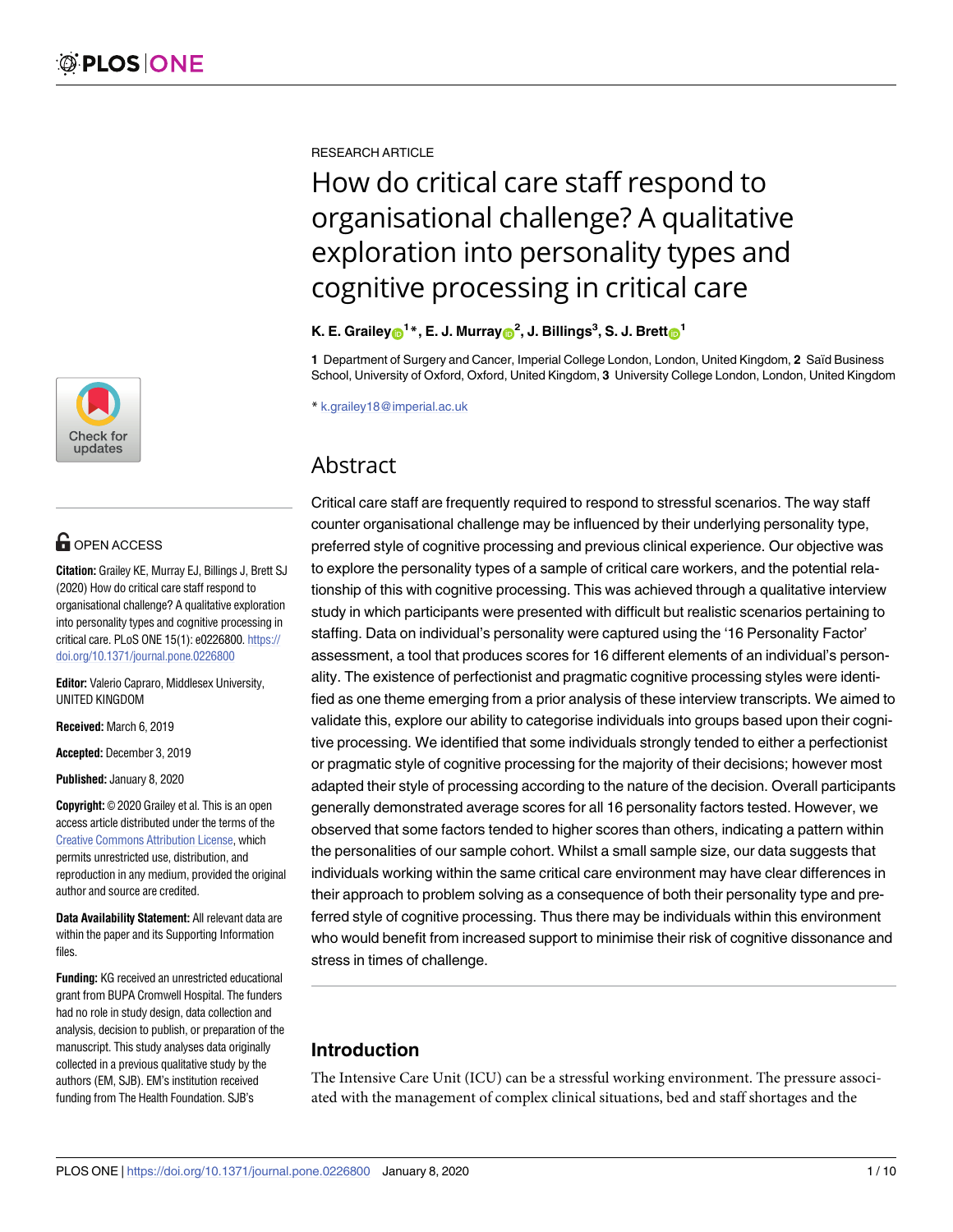<span id="page-1-0"></span>institution received funding from The Health Foundation. In addition, he received general support for research from the National Institute for Health Research Comprehensive Biomedical Research Centre based at Imperial College Healthcare NHS Trust and Imperial College London. The funders had no role in study design, data collection and analysis, decision to publish, or preparation of this manuscript.

**Competing interests:** The authors have declared that no competing interests exist.

requirement to respond to deteriorating patients from within the rest of the hospital and beyond can be intense for those responsible for the outcome. [[1,2\]](#page-9-0)

A previous qualitative study [[3](#page-9-0)] by this team explored staff (nurses, doctors and physiotherapists) perceptions of clinical risks and safe staffing levels within the ICU. The study aimed to identify and increase understanding about the cognitive processes exhibited by staff members.

Qualitative interviews were comprised of two components. Staff were initially asked to discuss a fictitious staffing scenario, designed to provide a "level of organisational challenge that might normally be encountered" [\[3](#page-9-0)]. As part of the scenario, participants were required to allocate staff to each bed space, but would not be able to achieve ideal staffing ratios. As such this scenario utilised clinical knowledge and organisational strategy, whilst also providing a point from which further discussion could develop. The second component took the format of questions regarding risk and safety within the ICU environment. An emergent theme was the presence of differences in an individual's ideals when conducting their work. Some individuals demonstrated preferences based upon a "perfectionist" model whereas others were "pragmatic" in nature. The analysis indicated that when striving for perfection for an individual patient, staff members might have an increased tendency to suffer cognitive dissonance—distress due to experiencing contradictory mental pressures. This appeared to be in contrast to more pragmatic individuals who were aware that compromises needed to be made to deliver the best achievable care across a service in spite of organisational challenges.

It is well established that individuals have differing personality characteristics, which can be explored using validated personality tests such as the Sixteen Personality Factor Analysis (16PF) [[4\]](#page-9-0). 16PF is a personality assessment tool based upon the personality sphere concept, and Cattell's Handbook (1974ed) outlines typical profiles for a number of different professions, including general practitioners and nurses [[5](#page-9-0)]. However, the predominance of different personality traits in ICU workers, and whether this influences working behaviour is not well explored.

16PF has been previously used within the healthcare setting to evaluate the traits of those who perform well, either in their clinical career  $[6]$  $[6]$  $[6]$  or at medical school  $[7]$  $[7]$ . It has also been used to explore factors influencing job satisfaction and its potential usefulness in aiding recruitment. [[8](#page-9-0)] The assessment and interpretation of personality dimensions is complex, and one of many environmental and contextual factors which can influence an individual's behaviour. Nevertheless, 16PF has been used in several industries to successfully identify specific personality traits in their workforce, which can be contrasted against the typical trait distribution seen in the general population.

In addition to being interviewed, participants completed 16PF personality assessments, the results of which were not explored in the original paper. The objectives of this analysis were to interrogate the 16PF data and build on the findings of the previous study to further explore cognitive processing in critical care workers.

As such our specific aims were to:

- 1. Explore the 16PF personality assessments of our sample of critical care workers, with a view to identifying the presence of any significant trends or predominant traits. Through this we aimed to evaluate whether common personality traits of critical care workers can be described or predicted.
- 2. Categorise participants into groups based upon their preferred style of cognitive processing and investigate the presence of any associations between an individual's style of cognitive processing and their dominant personality traits.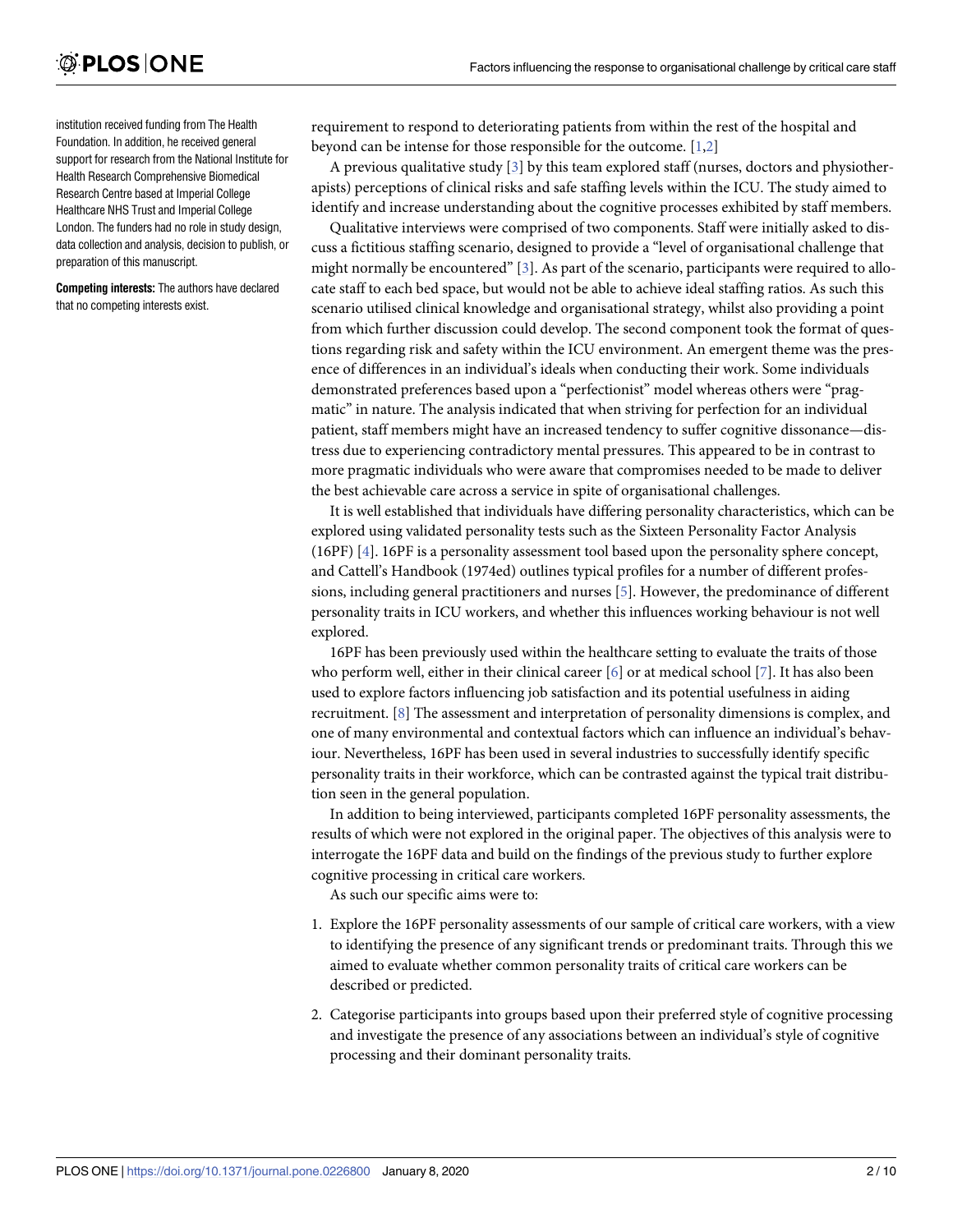## <span id="page-2-0"></span>**Materials and methods**

Data were collected in the original study from three adult ICU's within one hospital group between November 2014 and 2015. Written informed consent was obtained from participants with provision of written materials prior to commencement of the qualitative interviews. Data consisted of anonymised transcribed audio transcripts of the qualitative interviews with ICU staff. The original topic guide for these interviews can be viewed in S1 [File.](#page-8-0)

These were matched with participant's anonymised 16PF personality assessments using identifiers. As per U.K research governance regulations, research studies involving staff members do not require ethical committee review, but we obtained review and approval from Imperial College Healthcare NHS Trust's and Imperial College's Joint Research Compliance Office (Reference number 13HH1823).

16PF Personality assessment data for each participant were compared and assessed for predominance of certain traits. During the assessment participants complete 185 multiple choice questions. The raw scores for each of the 16 personality factors are converted to Standard Ten scores (or STEN) and it is these scores which are provided in the personality report for each candidate [\[9](#page-9-0)]. These scores represent a point on a continuum where an individual's personality (for each trait being measured) sits in relation to the personality of the wider population, indicating how an individual may behave naturally (as opposed to learnt behaviour). It does not represent an actual score itself for that trait. When providing assessment results to participants, their position on the scale is referred to as either "left handed" with scores  $\leq$  3 (also defined as a low score) or "right handed"–with scores  $\geq 8$  (also referred to as high scores). Scores 4–7 are described as average. Distribution and dominance of each participant's 16PF scores were analysed using Excel (Microsoft, Redmond, Washington, USA).

Corresponding interview transcripts were re-coded applying a thematic analysis technique utilising computer assisted qualitative analysis software package NVIVO (QSR International, Victoria, Australia) in order to evaluate participants' predominant response to organisational challenge. The data were initially sorted to identify any cognitive processing as described by the individual, (descriptions of decisions/actions made by others were excluded from this analysis). These were then evaluated for pragmatic or perfectionist tendencies (identified as a theme in the previous study) and coded accordingly. This was performed by a researcher (KG) who was aware of this theme, but had not reviewed prior detailed coding or data analysis. Statements were reviewed independently by a member of the original coding team (EM) with subsequent discussions within the research team to assess for inter-rater agreement in interpretation.

A content analysis technique was utilised, and participants were categorised according to whether the majority of statements they made describing their response to organisational challenge were perfectionist, pragmatic, or a balance between the two. Individuals were allocated to either the perfectionist or pragmatic group if most of their statements were consistent with one type of response.

The two sets of data were triangulated and subsequently analysed using Prism (V7, Graph-Pad, La Jolla, California USA) to explore the presence of any association between an individual's response to organisational challenge and their behavioural tendencies as outlined by their 16PF personality profile. The distribution of 16PF traits within each group ("perfectionist", "pragmatic" or "balanced") was re-evaluated to see if there were any differences in the predominant personality traits.

### **Results**

Thirty-one participants completed a 16PF personality assessment in addition to participating in the qualitative interview. Participant characteristics are described in [Table](#page-3-0) 1.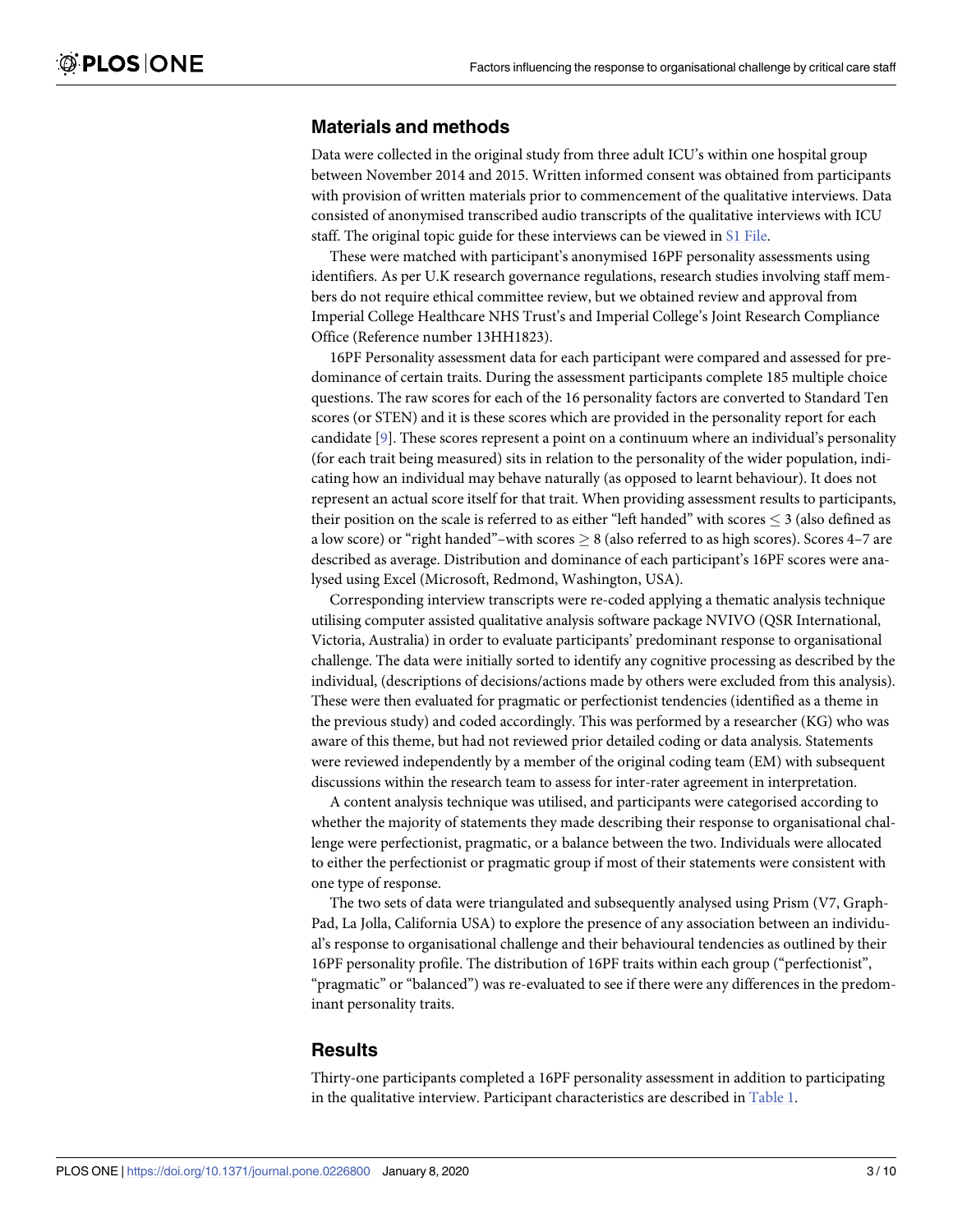| <b>Participant Characteristics</b> | Total   | Nurse | Physician | Physiotherapist |  |
|------------------------------------|---------|-------|-----------|-----------------|--|
| N(%)                               | 31      | 17    | 11        |                 |  |
| Gender                             |         |       |           |                 |  |
| Male                               | 10      |       |           |                 |  |
| Female                             | 21      | 14    | o         |                 |  |
| Seniority                          |         |       |           |                 |  |
| Senior Grade                       | 13      |       |           |                 |  |
| Middle Grade                       | $\circ$ |       |           |                 |  |
| Junior Grade                       | 12      |       | O         |                 |  |

#### <span id="page-3-0"></span>**[Table](#page-2-0) 1. Participant characteristics by gender and seniority.**

<https://doi.org/10.1371/journal.pone.0226800.t001>

Most individuals in the study sample demonstrated "average" scores for all 16 personality factors. The proportions of participants scoring low, average or high scores for each factor is presented in Fig 1. Some factors demonstrated less variability within the scores than others–in warmth, apprehension and dominance few individuals scored either high or low values. No individuals scored highly for privateness or were low scoring for dominance. Notably, a large proportion of participants demonstrated low scores for vigilance. The definitions, and behaviours that compromise each personality factor are provided in S1 [Table.](#page-8-0)

Of note, Cattell's handbook refers to each Factor with a letter  $(A-Q_4)$ , with descriptors for extremes of each factor [[5](#page-9-0)]. Cattell's original academic psychology terminology has been



<https://doi.org/10.1371/journal.pone.0226800.g001>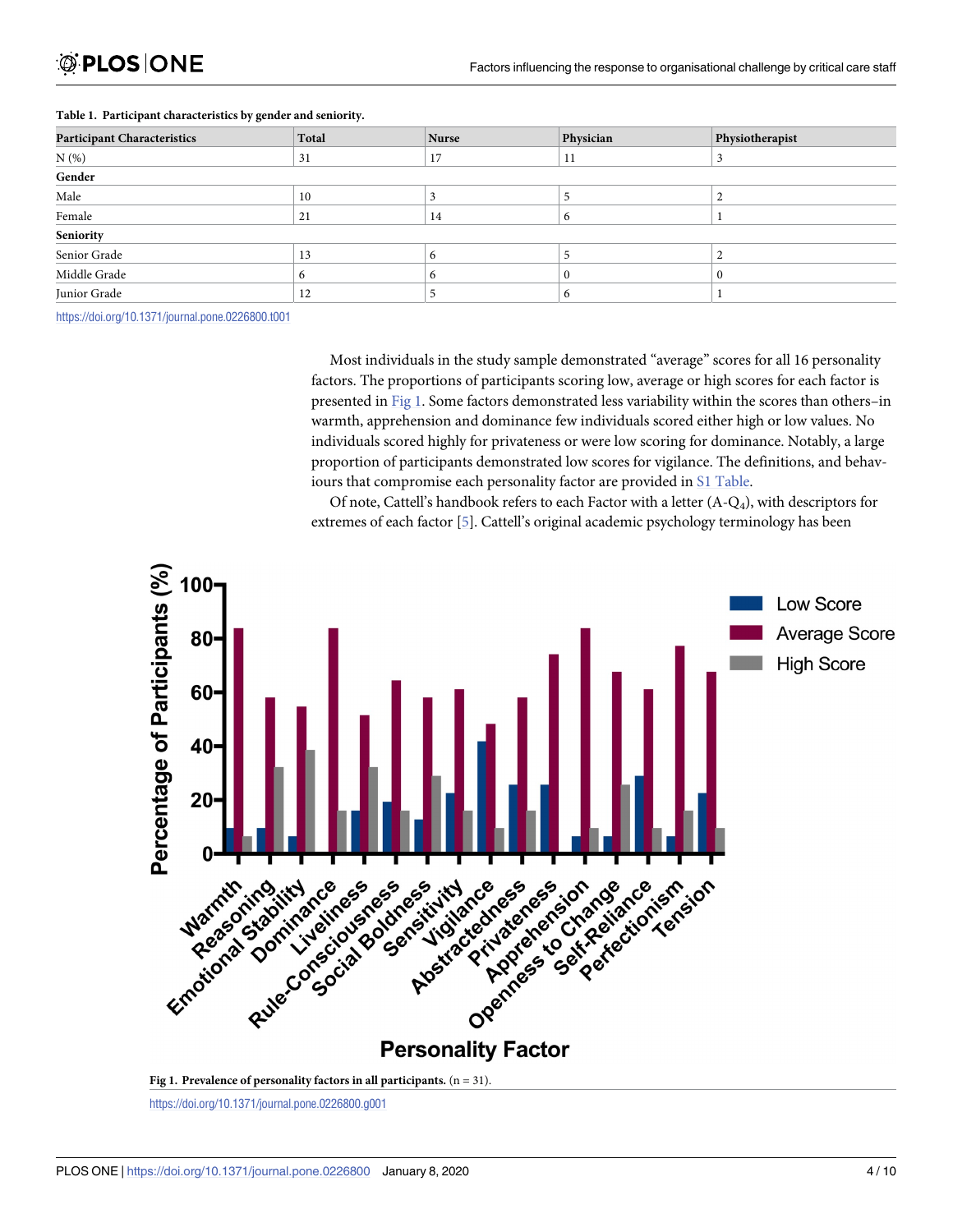<span id="page-4-0"></span>translated into "lay" terms for each factor in later versions of the 16PF. The results of any analysis using the 16PF needs to be interpreted with caution, and the different definitions of each factor making up the 16 components of personality need to be reviewed prior to interpretation.

One thousand three hundred and fifty-five statements within the qualitative interview transcripts described behaviours or cognitive processing that arose in response to a challenge presented by the interviewer. Of these, 277 statements corresponded with either a pragmatic or perfectionist approach and were coded as such: one hundred and sixty-six statements were perfectionist in nature and 111 were pragmatic. Discussion between the research team and comparison of 10% of the coded transcripts provided confidence in the reproducibility of this coding scheme.

Examples of responses which were coded as perfectionism:

- *"We cannot transfer the patient*, *we have to make sure that this patient has got no pain before* we transfer, because at least the patient is here in ITU, we can closely monitor them, so just for *example*, *the patient is not ready to go in the ward*, *during our shift."*
- *"You absolutely have to prioritise my patient*. *You have to send me the nurses*. *I need to wash and roll*. *Literally*. *I can't be any clearer"*

Examples of responses which were coded as pragmatic:

- *"you do the best with what you've got and don't whinge because it's not going to help anything*. . .. . ..*But I do think the more experienced you are*, *the more philosophical*."
- "you just do what you can do and prioritise, and then just pick up as the slack goes off as best *you can*"

An overview of these themes and subthemes with additional supporting quotations is displayed in S2 [Table.](#page-8-0)

Nineteen individuals demonstrated a balance between the two styles of response, with the variation appearing to be related to the nature of the clinical challenge they faced. Twelve individuals demonstrated a strong tendency for a particular style of responding to such challenges: 4 pragmatists and 8 perfectionists.

16PF profiles were subsequently divided into three groups according to the participants' response to organisational challenge (identified within the qualitative data). Whilst acknowledging these groups are small; differences in the distribution of high and low scores for each of the 16 personality factors begin to emerge. Individuals in the pragmatic group had a predominance of low scores for liveliness, rule-consciousness and abstractedness, and high scores for emotional stability. The perfectionist group also demonstrated high scores for emotional stability, but with no factor predominating in the low range. Individuals who were identified as more balanced in their responses appeared to show a slight predominance of high scores for liveliness [Fig 2A, 2B [and](#page-5-0) 2C].

## **Discussion**

Our data indicate that the personality of critical care workers may demonstrate a common, though not universal pattern. Most participants demonstrated mid-range scores for each personality factor. The interpretation of mid-range scores is explained in the 16PF Comprehensive Insights report [[10](#page-9-0)] "A person's specific behaviour is the product of the interaction of their personality characteristics with specific situational opportunities and constraints". This interaction effect is most likely to be present for 16PF scores in the midrange on the profile. This may explain why the majority of individuals were able to adapt their responses depending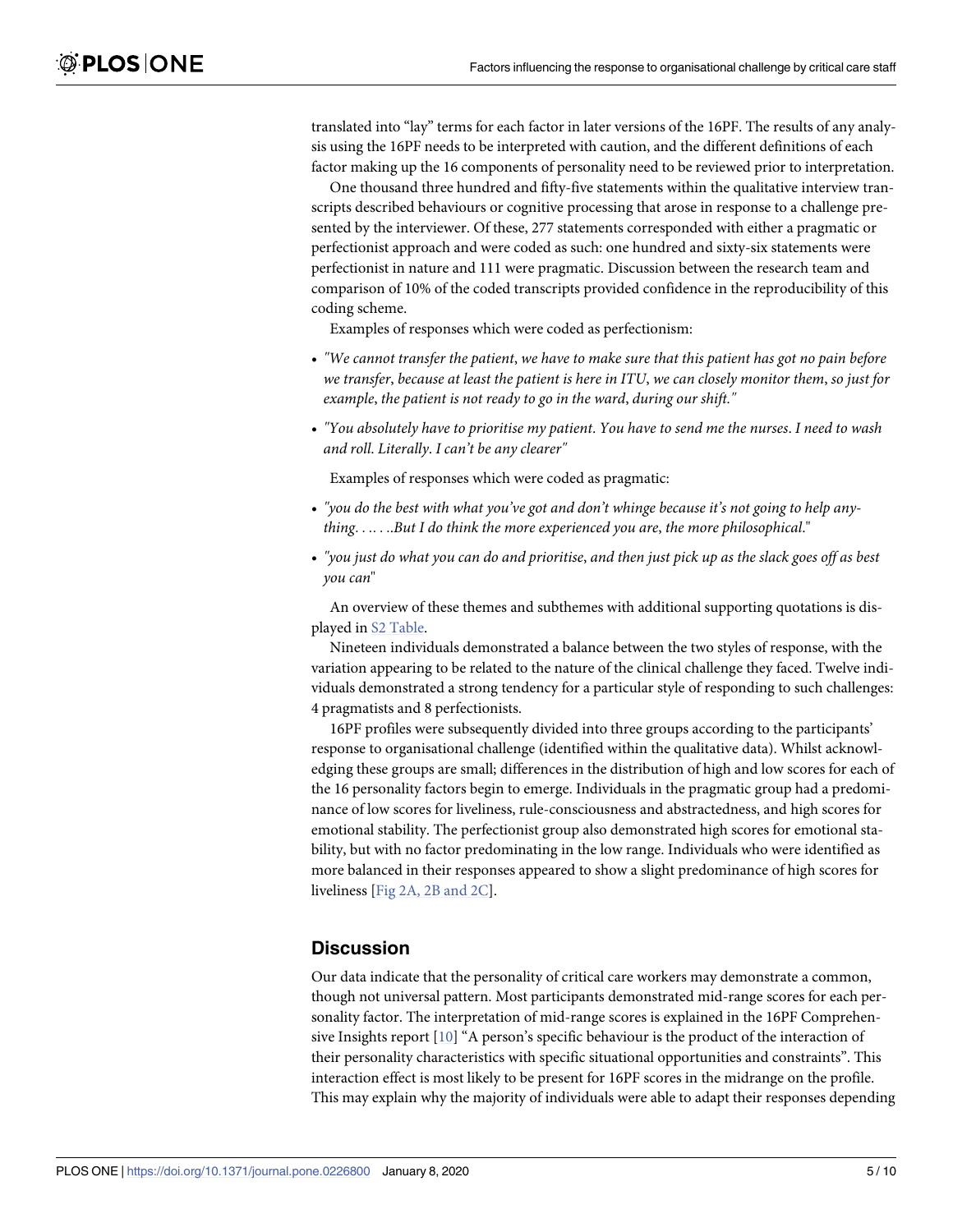<span id="page-5-0"></span>



<https://doi.org/10.1371/journal.pone.0226800.g002>

upon the specific question posed by the clinical scenario. Notably, a large proportion of participants demonstrated low scores for "vigilance". Vigilance is described by Cattel as the balance between "trust and suspicion". Higher scores for vigilance are associated with scepticism, distrust and opposition, whilst lower scores are associated with being trusting and accepting. This may explain why lower scores predominated here. Reasoning and liveliness both had high scores for a third of participants, consistent with individuals who are intelligent, fast learners, abstract thinkers and enthusiastic, qualities all desirable in critical care workers.

Typical profiles for medical professionals (namely general practitioners, nursing staff and psychiatric technicians) can be found in Cattell's original 16PF handbook. Of note, he states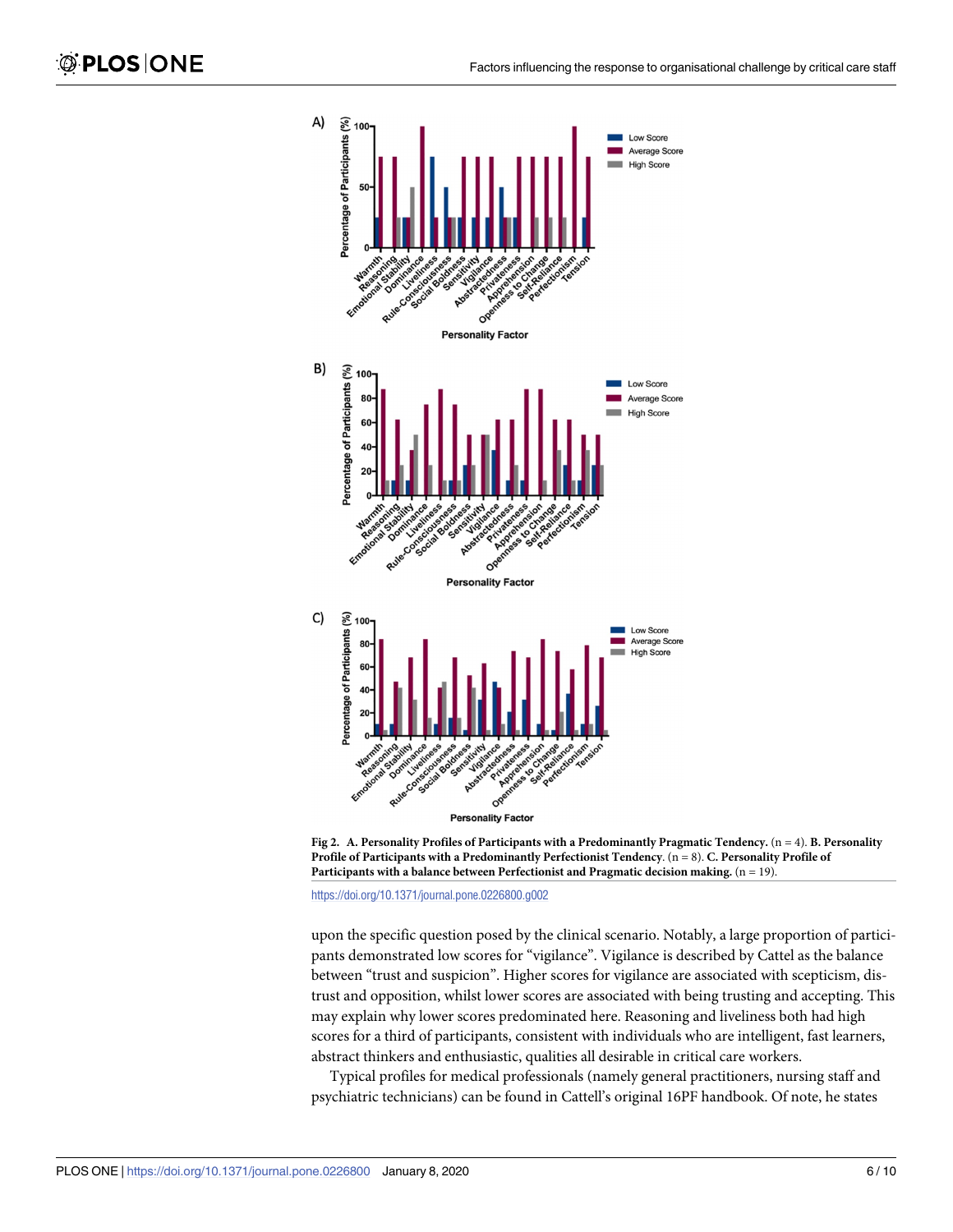<span id="page-6-0"></span>that it is "remarkable" that the physicians' personality factors map closely to that of the general population; with the exception of high reasoning, low dominance, high self-reliance, strongly developed perfectionism and low tension. Cattell notes: "Apparently general practitioners are, personality-wise, almost as varied as the general public whom they serve, for the above differences, though significant, are not large".

In contrast, nursing staff are presented as having a different personality profile, with high reasoning, high emotional stability, high perfectionism and high sensitivity.

Our analysis does not correlate entirely with these descriptions, as we did not demonstrate a strong signal for perfectionism or low tension. However, our study population is a mixed sample of healthcare workers, smaller and from a different clinical area to the medical professionals sampled. It is likely that the clinical situation and external stressors faced by critical care workers today is very different from those in general practice / general nursing at the time the 16PF handbook was written. Our study supports the argument that there is more work to be done in understanding the personality factors of critical care workers, especially taking into account differences in job stressors, education and staffing levels that have occurred since Cattell's original work. Our exploratory data demonstrated a signal that different factors predominate in our sample in comparison to other professions, and possibly other specialties within the healthcare profession. Further exploration of these differences and the potential implications for individual stress in the clinical environment may be beneficial.

Our thematic analysis further supports the pragmatic and perfectionist theme that originated from the initial constant comparative analysis [[3](#page-9-0)]. It is apparent from both qualitative analyses that individuals apply their cognitive processing in a number of different ways when faced with identical clinical scenarios and organisational challenges, and that competing perfectionist and pragmatic tendencies are present in many and one or other may dominate in some.

Perfectionism is a multi-dimensional characteristic, summarised as a 'person striving for flawlessness and setting high performance standards' [[11](#page-9-0), [12](#page-9-0)]. It may be accompanied by critical self-evaluation and concerns regarding others' actions. This can be positive, but also maladaptive (due to the potential consequences of setting such demanding standards and striving for them despite a huge personal cost) [\[13\]](#page-9-0). In contrast, pragmatic individuals deal with scenarios flexibly and realistically based upon practical rather than theoretical considerations [\[14\]](#page-9-0). Pragmatists tend to have the aim of finding realistic solutions to problems and are more willing to compromise to achieve a desired outcome.

We were able to classify individuals into groups according to their predominant responses to organisational challenge. This exploratory study supports the idea that different behavioural groups exist within the ICU environment. Some participants were strongly perfectionist or pragmatic, although the majority were able to adapt their behaviours according to the specific task in hand. It is possible that individuals who reside in the middle ground may be at risk of being pushed into one particular style of decision making outside their comfort zone as a consequence of increased organisational stress. Conceivably, the resilience of these individuals may be positively (or negatively) impacted by leadership and team dynamics. Reviewing the statements by predominantly perfectionist individuals, increased stress appeared to be more detrimental to those with a tendency to perfectionism, leading to a narrowed focus on the immediate task in hand. This appeared to correspond with a retreat from wider situational awareness, and possibly an increased risk of cognitive dissonance–as individuals expressed concern about not being able to manage the clinical situation according to their perfectionist ideals. The main trigger for this type of response was difficulty in managing inadequate resources, with an associated avoidance of acknowledging the needs of the unit and wider organisation.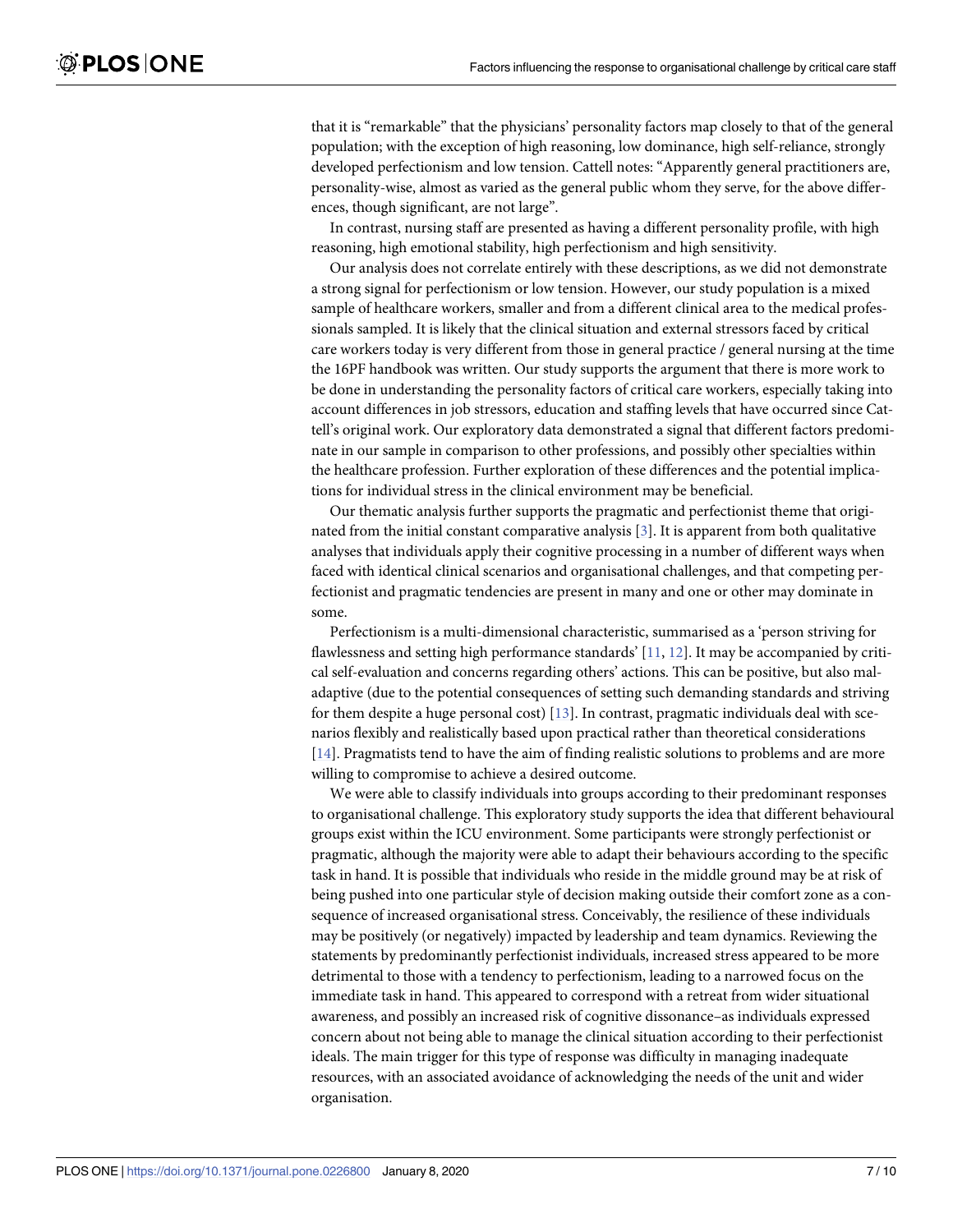<span id="page-7-0"></span>Analysis of the qualitative interview transcripts of the pragmatic individuals indicated that they appeared to be less distressed when having to make compromises, in comparison to the more perfectionist individuals who struggled with decisions that did not align with their perfectionist ideals.

Triangulation of the data through the utilisation of qualitative interview data and quantitative 16PF survey results provided further opportunity for the exploration and understanding of cognitive processing within the critical care unit. Did this analysis support the idea that personality type influenced an individual's cognitive processing and the way in which they responded to challenges? The numbers within each group are too small to be able to draw robust conclusions, but the composition of individual personalities did differ between these groups, with some trends emerging. Those with strong preferences for *either* pragmatic or perfectionist responses had high scores for emotional stability when compared to the balanced group. Interestingly, (whilst acknowledging that this mapping of 16PF personality profiles onto these types of behaviours is weak), the predominance of certain personality factors did not correlate with those we might have predicted based upon published 16PF descriptors [[S1](#page-8-0) [Table](#page-8-0)]. For example, we had expected that the perfectionist group would score highly for ruleconsciousness and perfectionism, and the pragmatic group to score highly for reasoning. Again, the 16PF trait definitions do not necessarily correspond to the commonly understood dictionary definitions, but instead are a reflection of a number of personality qualities distributed along a spectrum. For example, a high score for reasoning does not mean "thinking in a logical or sensible way", as would be defined by the Oxford Dictionary [\[15\]](#page-9-0), but instead individuals who are abstract, fast learners and bright, as opposed to 'concrete' thinkers with lower mental capacity [\[16,](#page-9-0) [17\]](#page-9-0)

This study has several limitations. The relatively small sample size, whilst providing a large amount of qualitative data, when divided into groups according to response to challenge only allows for the inference of trends rather than robust associations. We acknowledge that the secondary coding of the interview transcripts emerged from the findings of the previous study, and as such the original methodology and semi-structured interview topic guides were not designed with this specific thematic and content analysis in mind. We feel confident however that the dataset offers a narrative discussing issues related to the primary research, but that was not explored fully in the initial analysis. We mitigated the potential loss of researcher reflexivity through regular discussions between the new coder (KG) and the rest of the research team.

It may also be prudent to consider that the environment in which the individuals completed the qualitative interview was different to where they completed the 16PF tool. It is possible that completion of the 16PF tool in an environment which is less associated with stress (e.g. at home) in comparison to being presented with a stressful clinical scenario (even though fictitious) within an individual's place of work, may have an impact upon the concordance of these two data sets. This raises a number of questions–does personality profiling and the use of tools such as 16PF have a role in our population of critical care workers, given the chaotic and unpredictable nature of their working environment? Does a tool that examines personality utilised in a controlled setting adequately predict how an individual will behave when under pressure?

Our data suggest that organisations may need to provide increased support and responsive leadership for those with perfectionist tendencies due to their increased risk of cognitive dissonance and potential for stress and isolation over time. In addition, those who have a more balanced style of processing, may need similar support and leadership to prevent them being pushed by circumstances into one extreme style of behaviour that may be detrimental to both themselves and the efficiency of the team. It is likely that multiple influences lead to the outcome of individuals demonstrating different styles of cognitive processing. These include an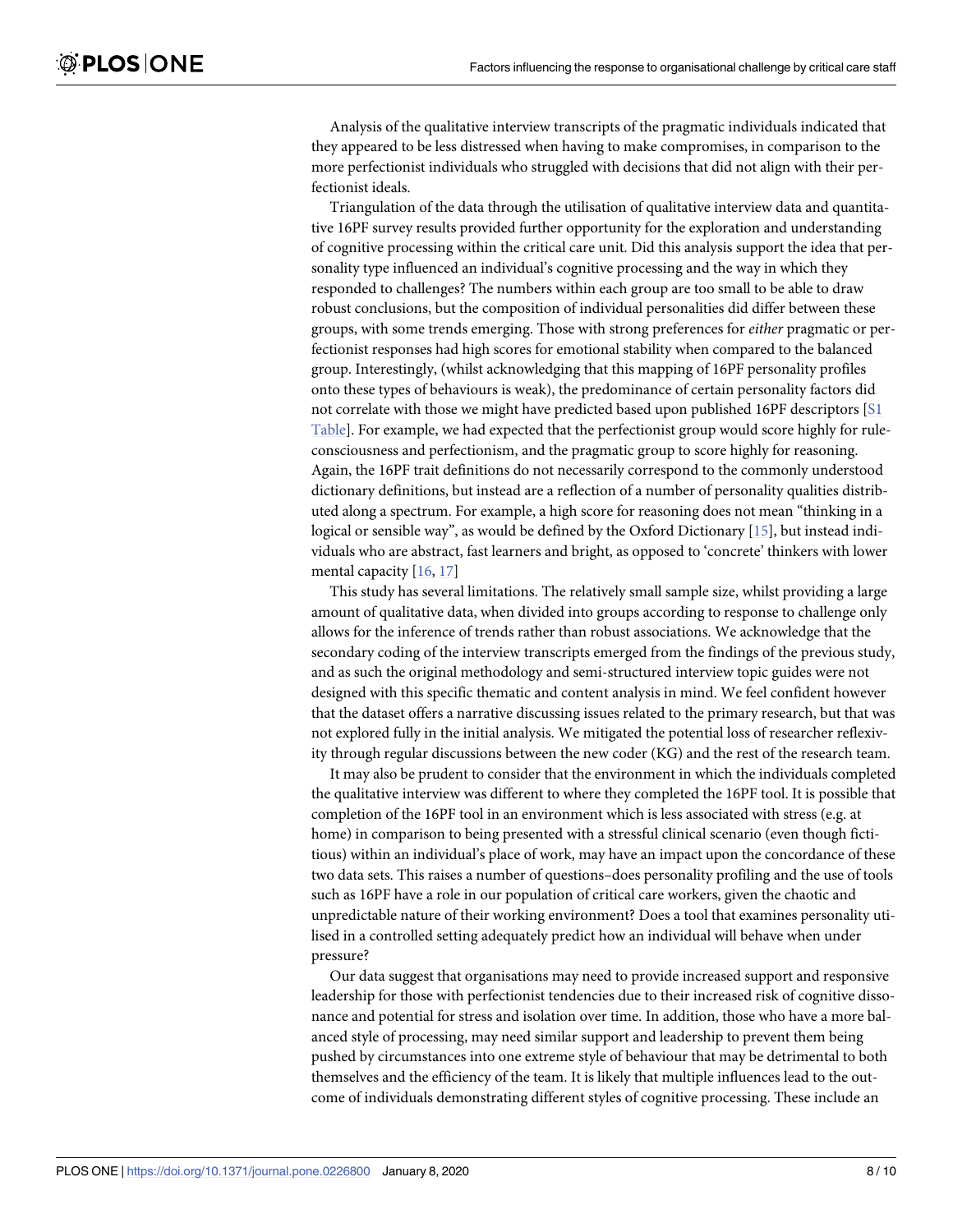<span id="page-8-0"></span>individual's underlying personality, team dynamics, the decision itself, available resources, individual stress and cognitive bias based upon similar previous experiences. It may also be of benefit to review the response of individuals to different organisational challenges, again with the aim of identifying those which are modifiable. Perhaps the aim should not be to try and change individuals' behaviour or select for job roles based upon it, but to understand, adapt and provide an environment with high psychological safety for all team members, as all individuals have a valuable input. This requires sensitive and informed leadership.

## **Conclusion**

Whilst the sample size within our study is modest, it provides a clear indication that individuals respond to the same stressors in different ways. It also suggests a relationship between personality type and method of cognitive processing that could be detrimental to the individual if they are not adequately supported by their team and the organisation's leadership.

Further qualitative and mixed methods studies could be developed to evaluate further the impact of different responses to challenge and personality traits on individuals and teamworking. In healthcare it is not possible to perform the same level of matching personality to role as in other industries. However, understanding these relationships may allow us to manage our teams better, delivering more reliable care for patients in a manner which is less detrimental to professionals, perhaps reducing the incidence of stress and early burnout and preserving the most experienced part of our workforce.

## **Supporting information**

**S1 [File.](http://www.plosone.org/article/fetchSingleRepresentation.action?uri=info:doi/10.1371/journal.pone.0226800.s001) Qualitative interview topic guide.** Staff Perceptions of Risk and Safety Qualitative Study Interview Protocol. (PDF)

**S2 [File.](http://www.plosone.org/article/fetchSingleRepresentation.action?uri=info:doi/10.1371/journal.pone.0226800.s002) Original data—Perfectionist vs pragmatic and original 16PF scores.** (XLSX)

**S3 [File.](http://www.plosone.org/article/fetchSingleRepresentation.action?uri=info:doi/10.1371/journal.pone.0226800.s003) Original data—Anonymised 16PF scores.** (XLSX)

**S1 [Table.](http://www.plosone.org/article/fetchSingleRepresentation.action?uri=info:doi/10.1371/journal.pone.0226800.s004) High and low descriptors for each of the 16PF personality traits.** (DOCX)

**S2 [Table.](http://www.plosone.org/article/fetchSingleRepresentation.action?uri=info:doi/10.1371/journal.pone.0226800.s005) Thematic analysis of responses to organisational challenge.** (DOCX)

## **Acknowledgments**

This work was originally supported by the Health Foundation. In addition, the work was supported by the National Institute for Health Research (NIHR), Imperial Biomedical Research Centre (BRC). The views expressed are those of the authors and not necessarily those of the NIHR, the UK Department of Health or the UK National Health Service.

### **Author Contributions**

**Conceptualization:** E. J. Murray, S. J. Brett. **Data curation:** K. E. Grailey, S. J. Brett. **Formal analysis:** K. E. Grailey.